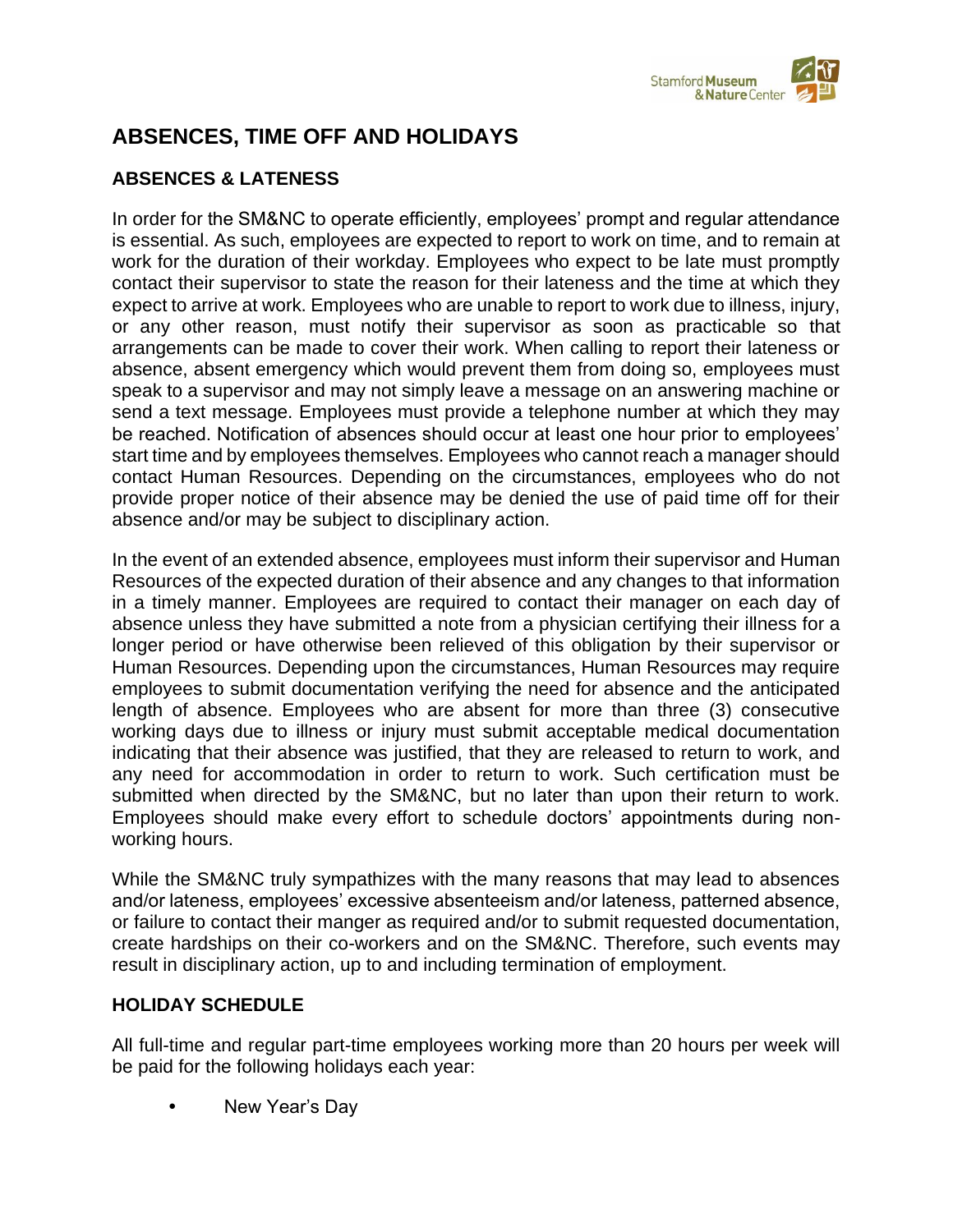

- Memorial Day
- Independence Day
- Labor Day
- Thanksgiving Day
- Christmas Day

Regular part-time employees who work at least twenty hours per week and are scheduled to work the day before and the day after a holiday will be compensated for the holiday based on their normal work schedule.

Non-exempt and Exempt employees who are scheduled to work and do work on the holiday will be paid 1.5 times their regular rate for the holiday.

# **FLEXIBLE DAYS**

All full-time employees and regular part-time employees (pro-rated) are eligible for up to eight days of paid flex leave in each calendar year. These days accrue each month at the rate of one day per month until the maximum of eight days is reached. Flex days are not to be used as vacation days or wrapped around vacation time. Flex days are to be used for "life events." Some examples include the following: home/car repair appointment; driver's license renewal; passport renewal; college road trip; family commitment; school appointments or activities; house closing; moving; legal appointment; and/or court appointment.

Requests for use of flex days must be given as early as possible, and no later than the day before. Approval by the employee's manager (or in their absence, the Human Resources Director) is required. Unused flex days may not be carried over from one year to the next year. An employee will not be paid for unused flex days upon separation from employment.

# **VACATION**

All full-time and regular part-time employees are eligible for time away from the workplace each year and employees are encouraged to use their vacation time.

The SM&NC employees earn vacation based on the following schedule based on the employee's anniversary date: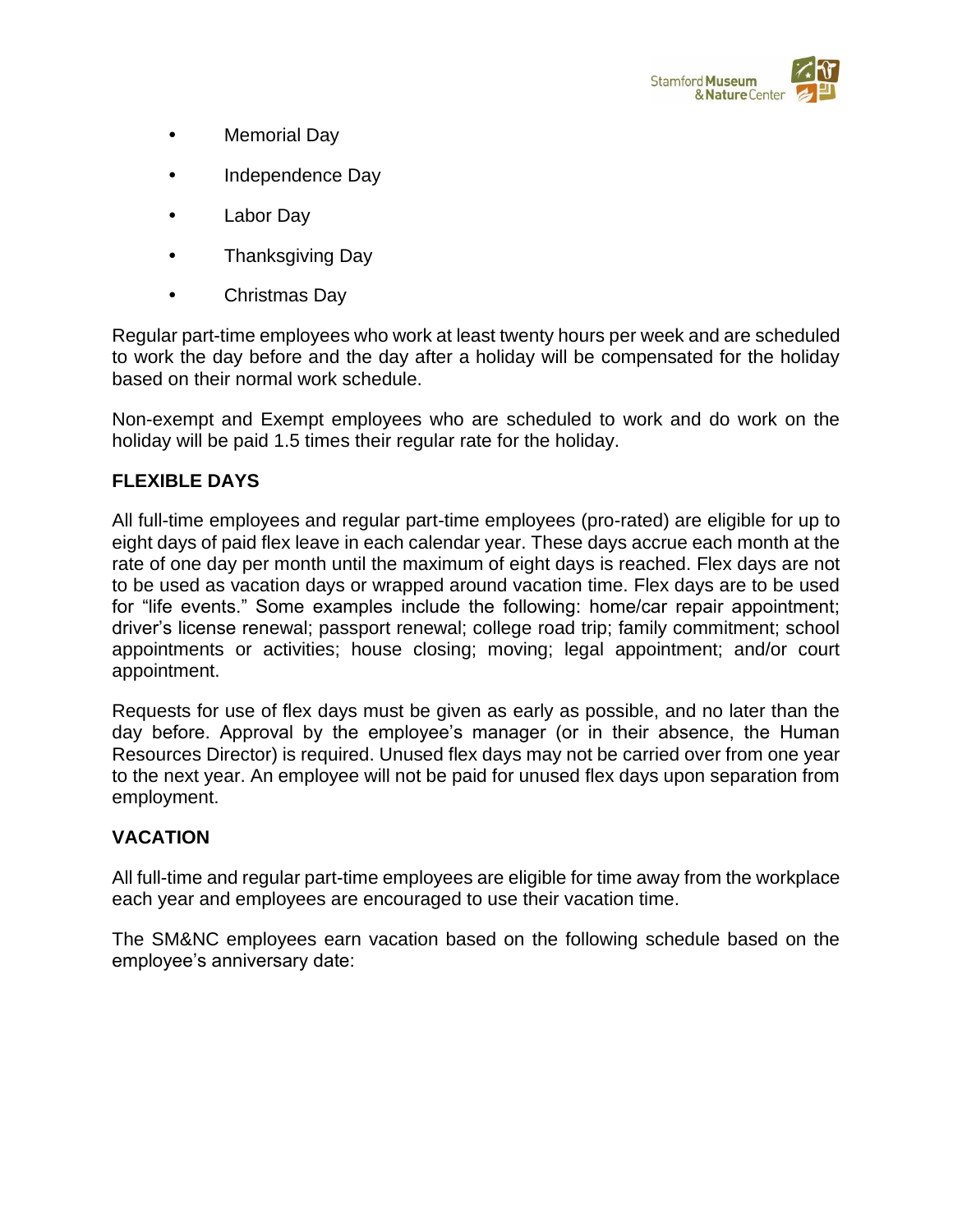

| <b>TENURE</b>                                       | <b>EARNED/ACCRUED TIME</b>                        |
|-----------------------------------------------------|---------------------------------------------------|
|                                                     |                                                   |
| First year through year four (from date of<br>hire) | .83 days of vacation per month (10<br>days/year)  |
| Five through nine years                             | 1.25 days of vacation per month (15<br>days/year) |
| Ten years or more                                   | 1.66 days of vacation per month (20<br>days/year) |

Regular part-time employees will accrue vacation time according to the above vacation schedule, but such accruals will be pro- rated according to their regular working schedule.

Eligible employees accrue vacation from the first day of employment but are not eligible to take accrued vacation until they have completed 90 calendar days of service are completed.

Vacation time must be taken during the calendar year in which it is earned. Unused vacation time will be forfeited. The employee will not be paid or otherwise compensated for any forfeited vacation time at the end of the year. Any exception to these limitations must be requested in writing with as much advance notice as possible and approved in writing by the Human Resources Director or Executive Director & CEO.

All vacation requests must be approved in advance by an employee's manager. Managers are responsible for tracking all employee time off.

An employee will be paid for accrued but unused vacation upon termination if the employee provides at least two-weeks' notice of his or her resignation. In addition, employees who are terminated for misconduct, poor performance, violation of policies, or engaging in conduct that is harmful or detrimental to the reputation of the SM&NC will not be paid for accrued unused vacation time upon termination.

# **FAMILY & MEDICAL LEAVE POLICY**

Due to the size of the SM&NC, neither the federal Family and Medical Leave Act ("FMLA") nor the Connecticut Paid Family and Medical Leave Act ("CFMLA") apply to the SM&NC. However, the SM&NC cares about the rights and benefits of its employees, and offers eligible employees up to 12 weeks of unpaid leave during a rolling 12-month period for the reasons set forth below.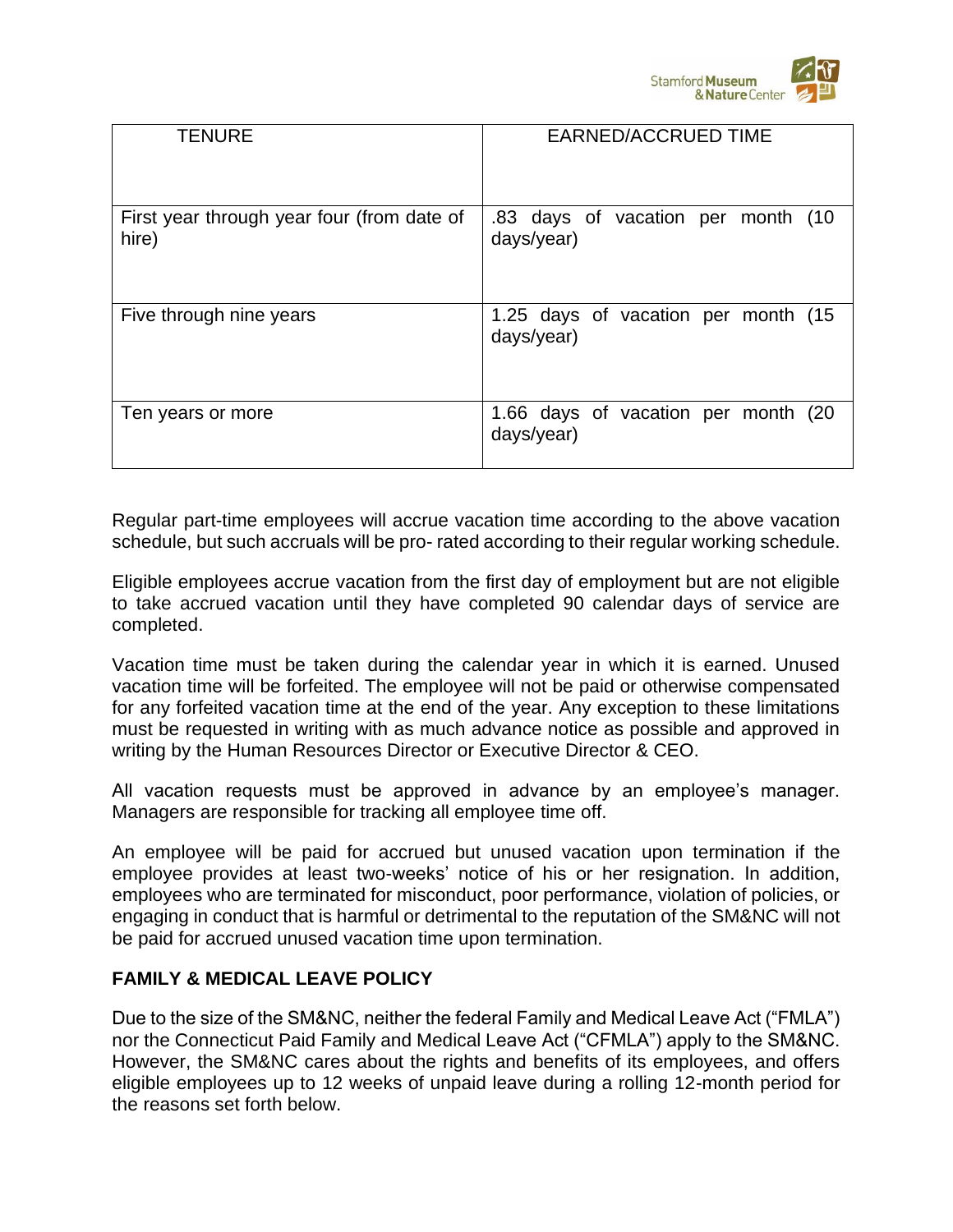

Employees may be eligible for unpaid leave under this policy for the following reasons:

- the birth and/or care of the employee's newborn child;
- the placement of a child with the employee for adoption or foster care;
- to care for the employee's spouse, child or parent who has a serious health condition;
- to care for the employee's own serious health condition that renders the employee unable to perform one or more of the essential functions of his/her position; and/or
- because of any qualifying exigency arising out of the fact that an employee's spouse, child or parent is a covered military member or on covered active duty or has been notified of an impending call or order to cover active duty status in the armed forces.

Requests for leave should be provided to the Human Resources Director. Employees must provide complete and sufficient information for the SM&NC to determine if the requested leave qualifies under this policy. This includes, but is not limited to, providing a medical certification by a health care provider certifying the need for leave due to a serious health condition affecting either the employee or a family member. The SM&NC reserves the right to request whatever information it deems necessary to determine whether an employee is eligible for leave under this policy. All eligibility determinations are made in the sole discretion of the SM&NC.

If the leave is foreseeable, the employee must submit the medical certification to the SM&NC at least 30 days before the leave begins. If the leave is unforeseeable, the employee should provide the medical certification within 15 calendar days after the employee learns of the need for the leave.

Leaves generally will be granted in continuous blocks of time. Depending on the circumstances, however, the SM&NC may provide intermittent leave to employees provided that it does not unduly interrupt its business operations.

Employees who are eligible for leave are required to apply any available accrued paid time off such as vacation, flexible or sick days, concurrent with the use of otherwise unpaid leave under this policy. During unpaid leave, accrual of vacation shall be suspended. However, employees using sick days, vacation days, and/or parental leave during an unpaid leave shall continue to accrue vacation during such portions of the unpaid leave the employee uses sick days, vacation days, or parental leave.

During approved leaves of absence under this policy, the SM&NC will continue to pay its portion of the employee's medical insurance premiums during the leave period. The employee must continue to pay his/her share of the premium, and failure to do so may result in loss of coverage. If the employee does not return to work after expiration of the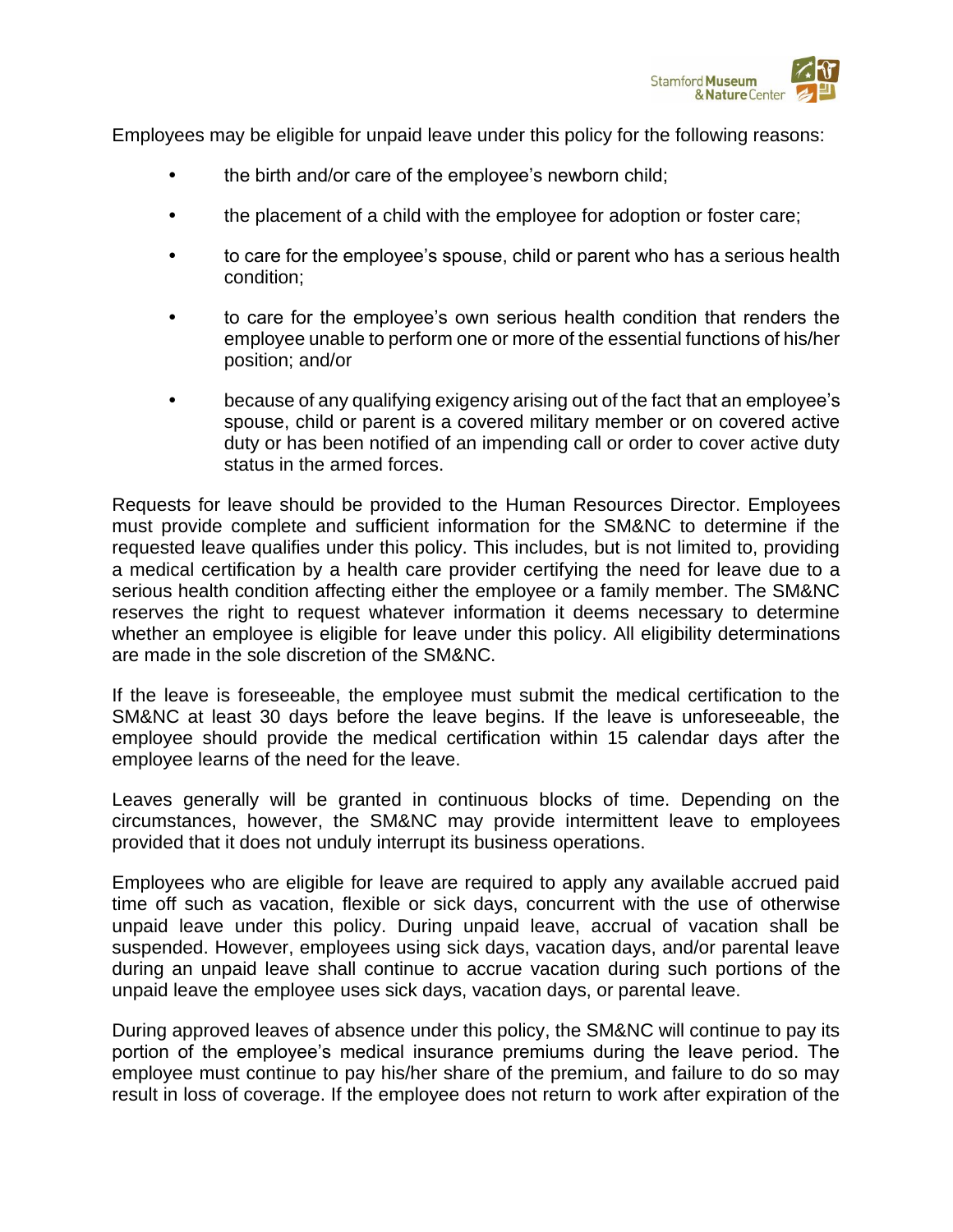

leave, the employee may be required to reimburse the SM&NC for payment of the employer's portion of medical insurance premiums during such leave, unless the employee does not return because of a serious health condition or other circumstances beyond the employee's control.

Following a leave of absence under this policy, consideration of reinstatement to active employment will be given, but will depend upon such factors as the nature of the position, the duration of leave, the employee's past performance, business conditions and job availability.

# **SICK LEAVE**

Full-time employees are eligible for a maximum of twelve (12) days of paid sick leave for personal illness in each calendar year, accrued at the rate of one day per month. Regular part-time employees are also eligible for sick leave, pro-rated based upon the number of regular hours worked each pay period. Employees who are absent for more than three (3) consecutive days must provide a note from a physician clearing them to return to work.

Employees may not carry over sick leave from one year to the next. An employee will be not be paid for any accrued unused sick time upon separation from employment. Employees must contact their manager no later than the beginning of the business day if they are unable to come to work due to illness. If the employee's manager is not available at the time of the call, the employee must leave a voicemail message and notify the administrative office. Any manager who will be absent must contact the Director of Finance, the Human Resources Director or the Executive Director & CEO to inform them of his/her absence and any responsibilities that need to be addressed.

# **DOMESTIC VIOLENCE LEAVE**

Employees who are victims of family violence are entitled to up to twelve (12) days of unpaid leave when reasonably necessary for the following reasons:

- To seek medical care or counseling for physical or psychological injury or disability,
- To obtain services from a victim services organization,
- To relocate due to the family violence, or
- To participate in any civil or criminal proceeding related to or resulting from such family violence.

For purposes of this policy, "family violence" means an incident resulting in physical harm, bodily injury or assault, or an act of threatened violence that constitutes fear of imminent physical harm, bodily injury or assault, including, but not limited to, stalking or a pattern of threatening, between family or household members. "Family or household member" means any of the following persons, regardless of the age of such person: (A) spouses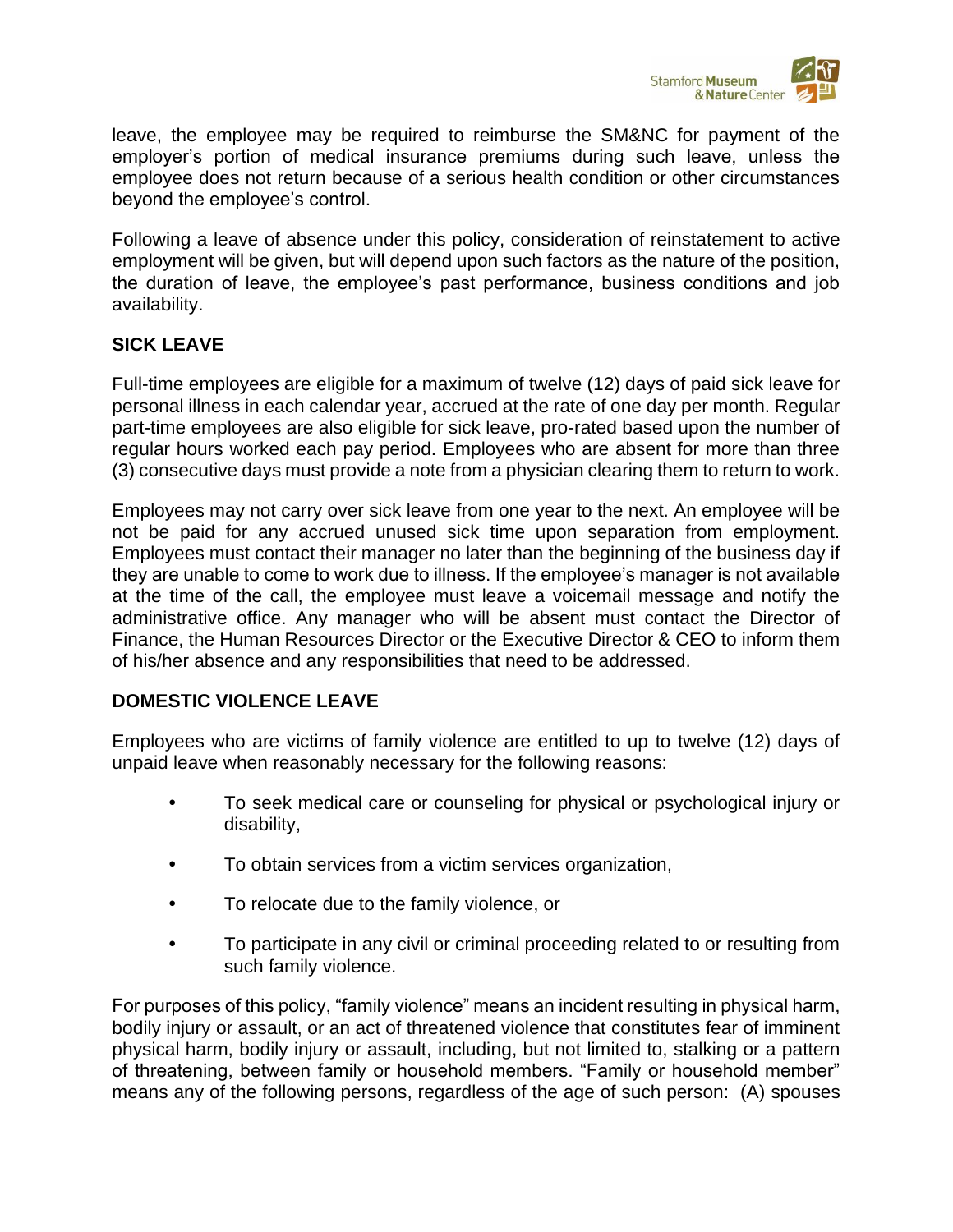

or former spouses; (B) parents or their children; (C) persons related by blood or marriage; (D) persons presently residing together or who have resided together; (E) persons who have a child in common regardless of whether they are or have been married or have lived together at any time; and (F) persons in, or who have recently been in, a dating relationship.

When the need for leave under this policy is foreseeable, employees must provide the SM&NC with at least 7 days' notice in advance of the first day for which leave is needed. When the need for leave is unforeseeable, employees must provide notice as soon as practicable. Employees may be asked to provide a signed written statement certifying that the leave is for a purpose authorized under this policy, or may be asked to provide other documentation of the need for leave including, but not limited to, police or court records or a signed written statement that the employee is a victim of family violence from an agent of a victim services organization, an attorney, an employee of the Connecticut Judicial Branch's Office of Victim Services or the Office of the Victim Advocate, or a licensed medical professional from whom the employee has sought assistance with respect to the family violence. All such information will be kept confidential except as required by law or as necessary to protect the employee's safety in the workplace.

# **CRIME VICTIM AND COURT APPEARANCE LEAVE**

Employees who are crime victims or witnesses are entitled to an unpaid leave for the purposes of attending court proceedings or to participate in police investigations. Employees will not be penalized, threatened, or terminated because they obey a legal subpoena to appear before any court as a witness in any criminal proceeding or to attend a court proceeding or participate in a police investigation related to a criminal case in which the employee is a crime victim. For purposes of this policy, a "crime victim" means an employee who suffers direct or threatened physical, emotional or financial harm as a result of a crime or an employee who is an immediate family member or guardian of a person who suffers such harm and is a minor, physically or mentally disabled, or a homicide victim.

When feasible, the employee must give the Human Resources Director a copy of the notice of each scheduled legal proceeding. If advance notice is not possible, employees must provide the Human Resources Director with documentation as soon as practicable after the leave.

# **JURY DUTY LEAVE**

All full-time employees who work thirty (30) hours per week or more will be paid their normal rate of pay for the first five (5) days of jury duty. To qualify for jury duty leave, the employee must submit to his or her manager and the Human Resources Director a copy of the summons to serve as soon as it is received.

 Employees must notify their manager each day that they are required to be in court and must provide written documentation of service from the court for each day served.